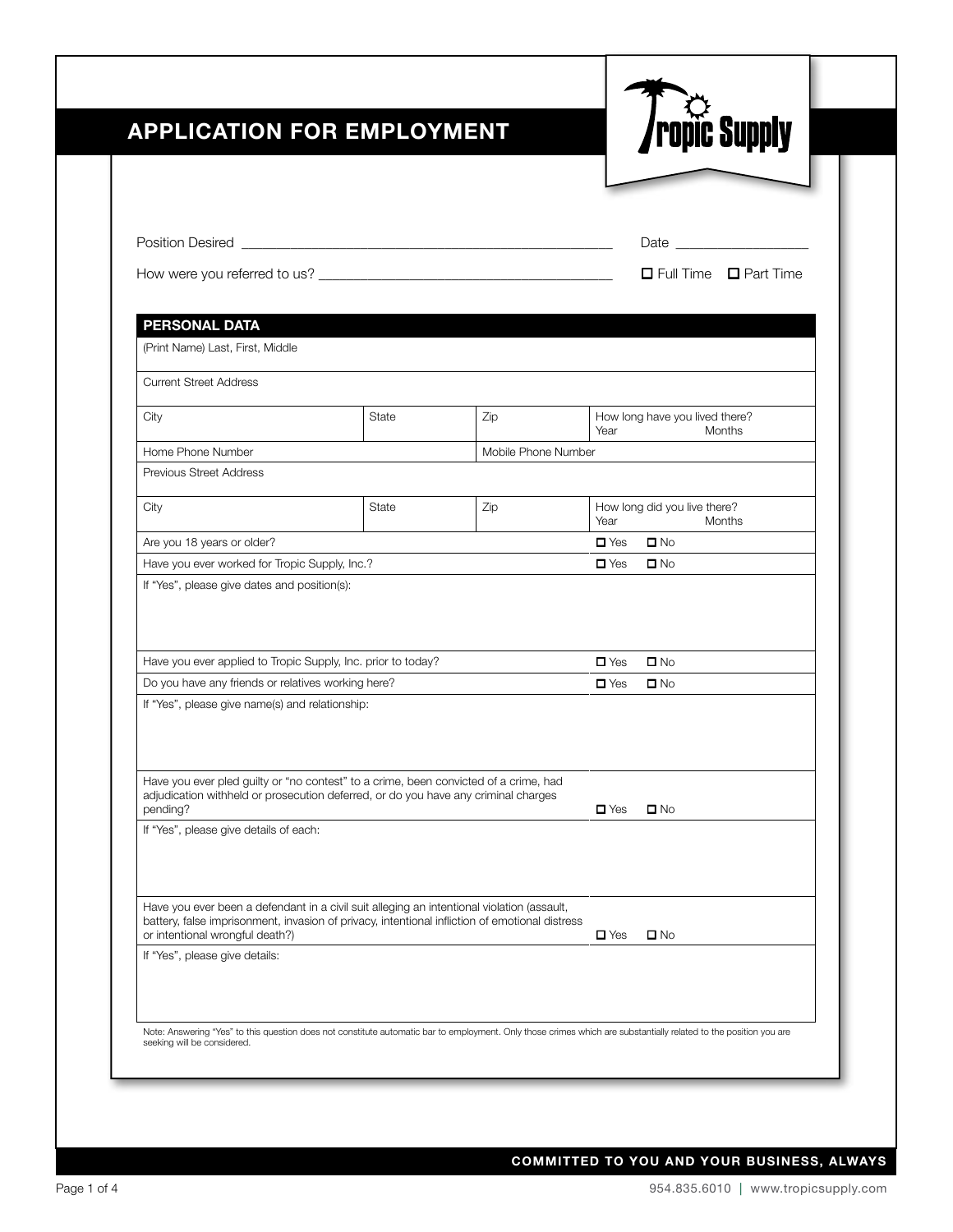

#### PREVIOUS EMPLOYMENT

Please list the names of your present or previous employers in chronological order with your present or last employers first. Be sure to account for all periods of time, including military service and any period of unemployment. If self-employed, give the name of your company and supply business references. All information must be provided for all positions listed. Applications with missing information will not be accepted. Resumes will not be accepted as applications for employment.

## Present or Past Employer Street Address City **State** State **Zip** Telephone Title/Position Employed From (Mo/Yr)  $\vert$  Pay Start \$  $\vert$  Last Supervisor Name To (Mo/Yr) To (Mo/Yr) Pay Final \$ Last Supervisor Title Reason for Leaving Present or Past Employer Street Address City **State** State Zip Telephone Title/Position Employed From (Mo/Yr)  $\vert$  Pay Start \$  $\vert$  Last Supervisor Name To (Mo/Yr) To (Mo/Yr) Pay Final \$ Last Supervisor Title Reason for Leaving Present or Past Employer Street Address City **State** State Zip Telephone Title/Position Employed From (Mo/Yr)  $\vert$  Pay Start \$  $\vert$  Last Supervisor Name To (Mo/Yr) To (Mo/Yr) Pay Final \$ Last Supervisor Title Reason for Leaving Present or Past Employer Street Address City **State** State Zip Telephone Title/Position Employed From (Mo/Yr)  $\vert$  Pay Start \$  $\vert$  Last Supervisor Name To (Mo/Yr) To (Mo/Yr) Pay Final \$ Last Supervisor Title Reason for Leaving List any other employers you have had in the last ten (10) years: Have you ever been terminated or asked to resign from any job?  $\Box$  Yes  $\Box$  No If "Yes", please give details of each: Please explain any gaps in your employment history: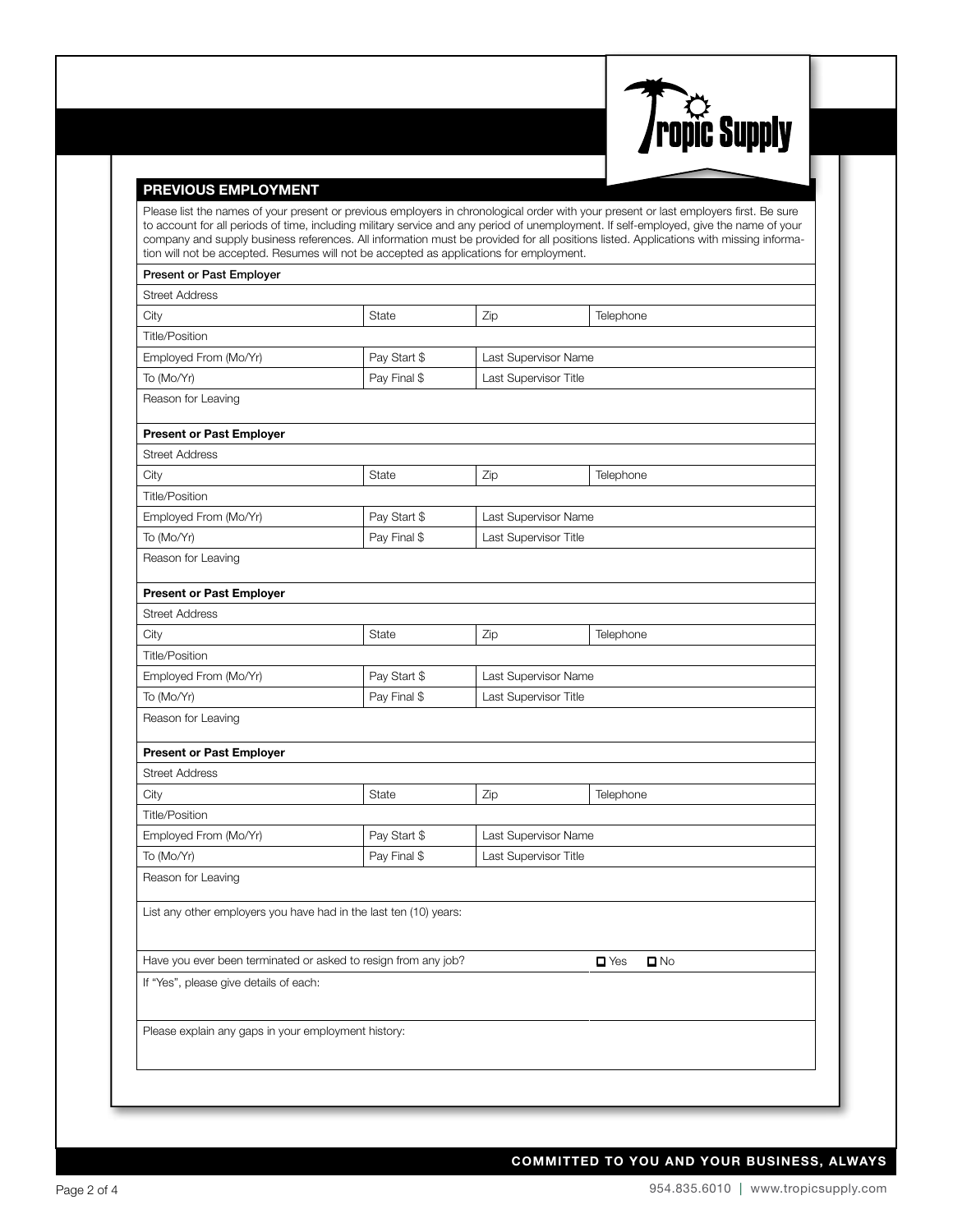

#### PREVIOUS EXPERIENCE

Please describe any experience you have which you feel would assist you in performing the job for which you are applying.

### EDUCATION

| --------              |                                                            |                      |                           |                                                             |
|-----------------------|------------------------------------------------------------|----------------------|---------------------------|-------------------------------------------------------------|
| School Name           | Years Completed<br>(check)                                 | Diploma<br>or Degree | Course of Study/<br>Major | Specialized Training/<br><b>Extra Curricular Activities</b> |
| High School           | 11 12<br>10<br>9<br>□<br>□<br>п<br>П                       |                      |                           |                                                             |
| College/University    | 3<br>$\mathfrak{D}$<br>$\overline{4}$<br>□<br>□<br>п<br>LΙ |                      |                           |                                                             |
| Graduate/Professional | 3<br>2<br>$\overline{4}$<br>П<br>п<br>Г                    |                      |                           |                                                             |
| Trade/Correspondence  |                                                            |                      |                           |                                                             |
| Other                 |                                                            |                      |                           |                                                             |

| <b>PERSONAL REFERENCES</b> |            |                  |                       |
|----------------------------|------------|------------------|-----------------------|
| Name                       | Occupation | Telephone Number | Number of Years Known |
|                            |            |                  |                       |
|                            |            |                  |                       |
|                            |            |                  |                       |
|                            |            |                  |                       |
|                            |            |                  |                       |
|                            |            |                  |                       |